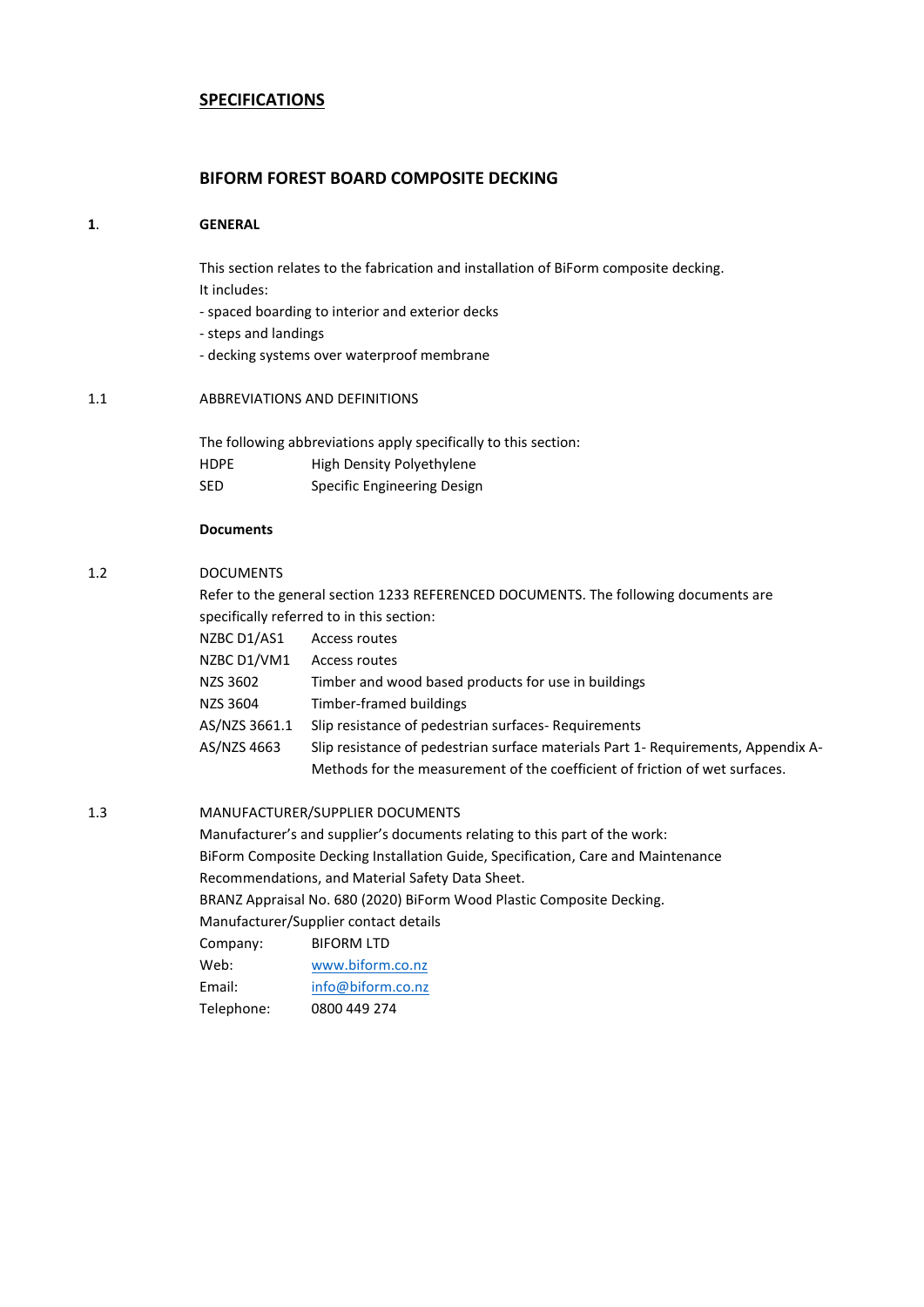#### **Warranties**

| 1.4 | WARRANTY - MANUFACTURER/SUPPLIER<br>Provide a BiForm manufacturer/supplier warranty:<br>25 years limited liability: For materials<br>- Provide this warranty on the manufacturer/supplier standard form.<br>- Commence the warranty from the date of the practical completion of the contract works. |
|-----|------------------------------------------------------------------------------------------------------------------------------------------------------------------------------------------------------------------------------------------------------------------------------------------------------|
|     | <b>Requirements</b>                                                                                                                                                                                                                                                                                  |
| 1.5 | <b>QUALIFICATIONS</b><br>Workers / Installers to be experienced, competent trades people familiar with the materials and<br>techniques specified.                                                                                                                                                    |
| 1.6 | NO SUBSTITUTIONS<br>Substitutions are not permitted to any of the specified systems, components and associated<br>products listed in this section.                                                                                                                                                   |
| 1.7 | CARE AND MAINTENANCE INSTRUCTIONS<br>Provide BiForm Care and Maintenance Guide document before practical completion of the contract<br>for issuing to the building owner.                                                                                                                            |
| 2.  | <b>PRODUCTS</b>                                                                                                                                                                                                                                                                                      |
|     | <b>Materials</b>                                                                                                                                                                                                                                                                                     |

# 2.1 BIFORM COMPOSITE DECKING

BiForm composite decking compromised of 30% recycled HDPE and 60% waste timber fibre. Boards are solid extruded sections with a ridged finish on one side and a brushed, smooth finish on the other side. Boards can be installed with either side faced up. Refer to WEBSITE for profile, dimensions, colour range etc.

# **Components**

2.3 BIFORM COMPOSITE DECK SURFACE FIXING SCREWS

### 138 x 20 Profile

BiForm composite deck screws are comprised of 316 grade stainless steel square drive 10 gauge x 65mm winged deck screws for surface fixing the boards.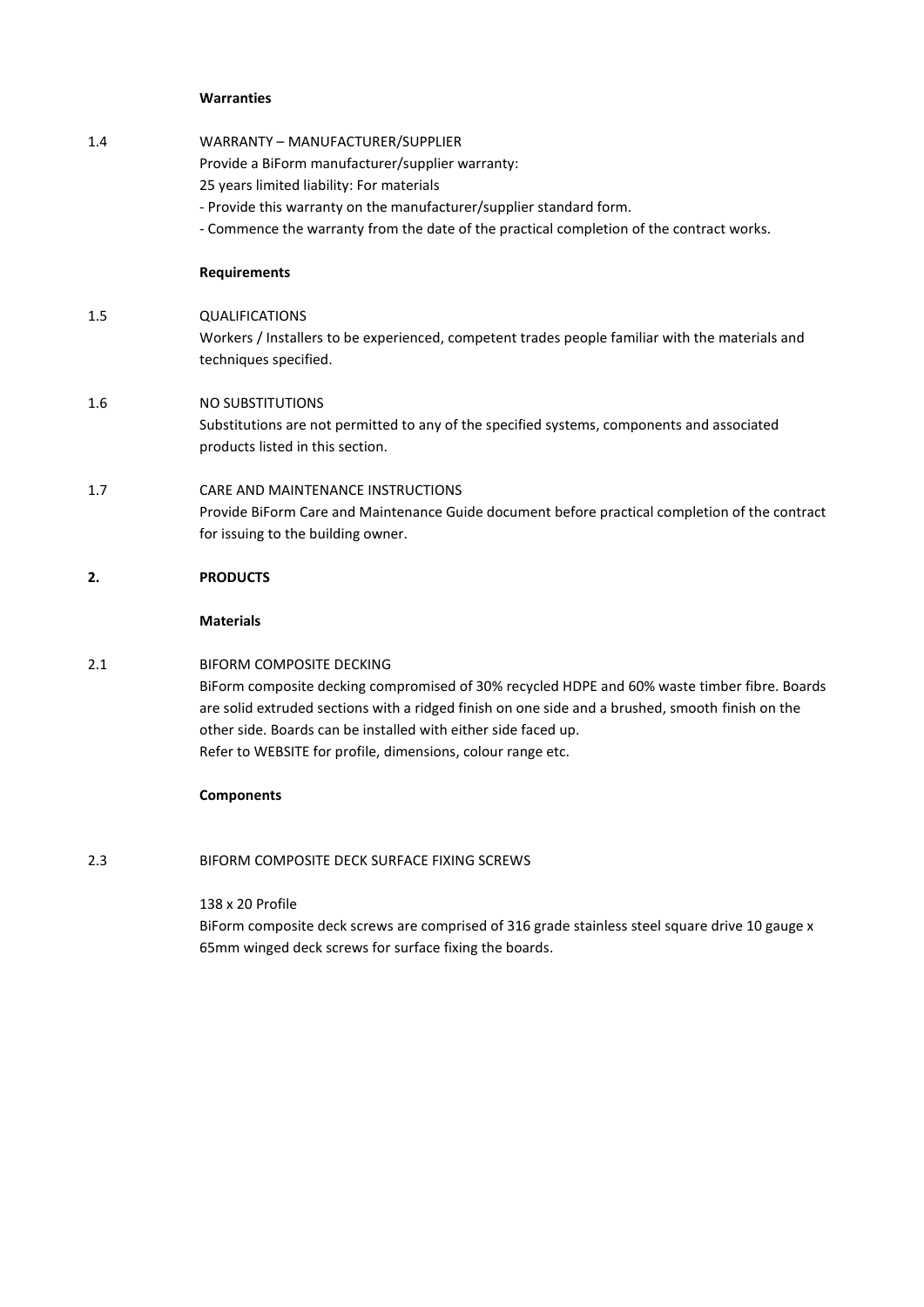### **3. EXECUTION**

### **Conditions**

| 3.1 | DELIVERY, STORAGE AND HANDLING<br>Take delivery of BiForm composite decking materials and store flat and keep dry.<br>Protect finished surfaces, edges and corners from damage.<br>Store boards off the ground and provide right supports along the length of a standard 4.85m long<br>board.<br>Reject and replace goods that are damaged or will not provide the required finish.                                                                          |
|-----|--------------------------------------------------------------------------------------------------------------------------------------------------------------------------------------------------------------------------------------------------------------------------------------------------------------------------------------------------------------------------------------------------------------------------------------------------------------|
| 3.2 | PRE-INSTALLATION REQUIREMENTS<br>Check work previously carried out and confirm it is of the required standard for this part of the work.<br>For decking laid on timber framing joist spacing to be at a maximum of 400mm centres for BiForm<br>138 x 20mm.<br>Minimum clearance between boards and surface beneath the deck to be 300mm.<br>When laid over sealed substrates the minimum clearance is to be 50mm. Timber framing to comply<br>with NZS 3602. |
|     | For decking laid on steel framing consult with BiForm for installation requirements.<br>For decking laid on DPC and concrete or waterproof membranes fixed over treated timber use<br>"Biform Stack N Pack" joist mounts and consult with BiForm for installation requirements. Timber<br>battens to comply with NZS 3602.                                                                                                                                   |
| 3.3 | PRE-COATING/FINISHING REQUIREMENTS<br>Check work previously carried out and confirm it is of the required standard for specified finish.<br>Carry out such additional preparatory work as required to bring the substrate to suitable condition.                                                                                                                                                                                                             |
| 3.4 | <b>EXPANSION AND CONTRACTION</b><br>Biform Forest Board has minimal thermal expansion and contraction, and can therefore be surface<br>fixed and utilise random butt joins                                                                                                                                                                                                                                                                                   |
|     | Installation - general                                                                                                                                                                                                                                                                                                                                                                                                                                       |
| 3.5 | LAYING OUT BIFORM BOARDS<br>Lay all boards in the same direction as the grain. This will ensure consistency of look across the deck.                                                                                                                                                                                                                                                                                                                         |
| 3.6 | <b>INSTALL TIMBER BATTENS - CONCRETE SUBSTRATE</b><br>Loose lay the battens on DPC or waterproof membrane using "Biform Stack N Pack" joist mounts at<br>a maximum 400mm centres for BiForm 138 x 20mm profile along the direction of the fall, to BiForm<br>requirements. Timber battens to comply with NZS 3602. LOSP treated timber battens not to be used<br>with membrane systems.                                                                      |

# **Installation- screw fixing system**

3.7 SURFACE SCREW FIXING OF BIFORM COMPOSITE DECKING Use BiForm composite deck screws as per article 2.3. Pre-drill and countersink fixings to reduce risk of splitting when screwing directly into BiForm composite decking. Adjust driver to low or medium